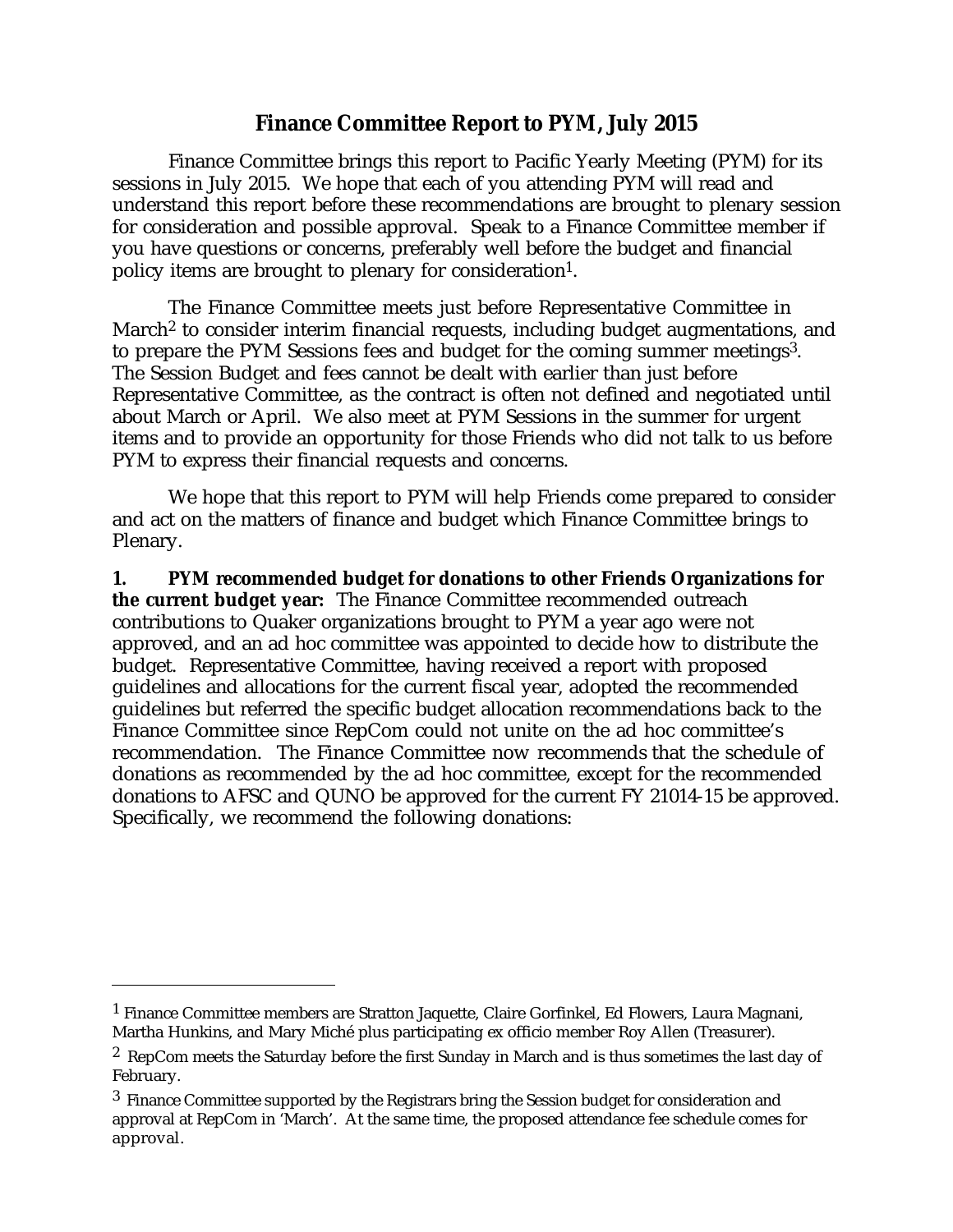| FCNL                                            | \$1,500 |
|-------------------------------------------------|---------|
| FCL – California                                | 1,000   |
| FWCC                                            | 1,500   |
| Quaker Office at the UN                         | 500     |
| William Penn House                              | 250     |
| AFSC                                            | 2,000   |
| <b>Friends House Moscow Support Association</b> | 750     |
| Casa de los Amigos                              | 500     |
| <b>Friends General Conference</b>               | 500     |
| <b>Quaker Earthcare Witness</b>                 | 500     |
| <b>TOTAL</b>                                    | \$9,000 |

**2. Augmentations for FY 2014-15:** No augmentation requests have been received by the Finance Committee.

**3. Finance etc. procedures meeting for new clerks:** Finance Committee has agreed to the suggestion that the Finance and Nominating Committees jointly sponsor a session for new committee clerks sometime during this Yearly Meeting.

**4. Specific Suggestions for changes to polices etc., mainly from individuals:** Finance Committee reviewed suggestions for changes to our finance practices.

a) **Upcoming (January 2016) FWCC in Peru:** There are budget implications for PYM's delegates attending these meetings. The Finance Committee took this into consideration in its budget recommendations for the coming fiscal year.

b) We received a **concern about travel reimbursement for a recent meeting in Mexico City**; however we did not receive sufficient information and documentation to act, viz. it was not clear to us to what meeting this referred.

c) We received an **objection to the requirement for committee members to assert "hardship"** in order to be reimbursed for travel expenses that exceed the standard mileage rate. We have altered wording on the forms to eliminate the need for justification of requests for reimbursement of travel expenses in excess of the mileage allowance. Such requests no longer require that claim, and no longer require the committee clerk's approval. Reimbursement for such expenses, *to the extent that they exceed applicable mileage allowances*, are charged to "5237 Committee supplemental expenses" rather than to the individual committee's budget.

d) We received a **request for clearer guidelines, with greater consistency, related to reimbursement policies**, guidelines and documentation requirements, for reimbursement of travel expenses for committee meetings and for representatives' and delegates' travel. Although Finance Committee agreed to under take this task, we could not begin on that task at this time.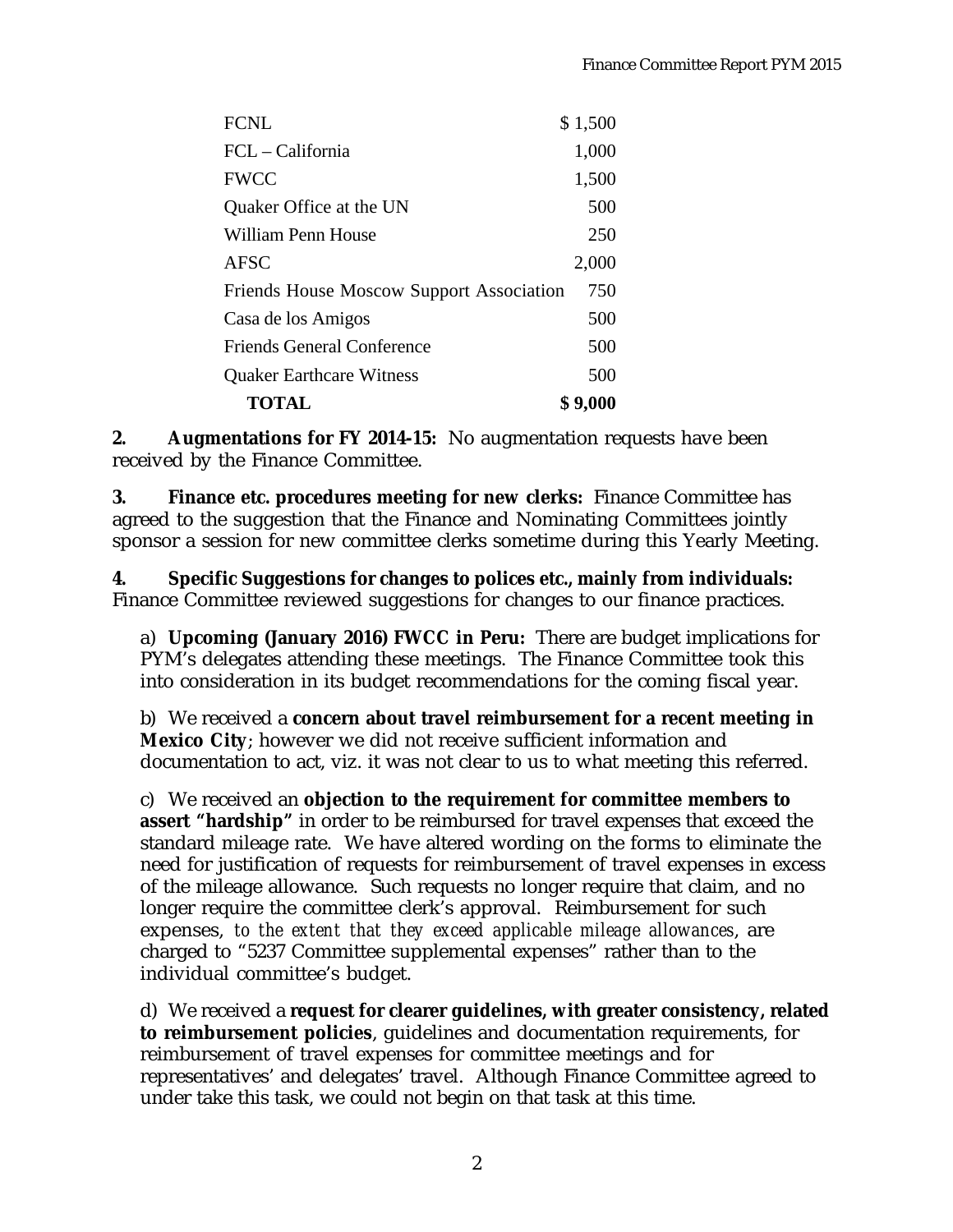**5. Budgeting for Delegate/Representative/Liaison Travel Expenses:** The Finance Committee's budget recommendations for conference travel for outside organizations are based on fully reimbursing the expected costs for each PYM delegate or representative to attend one conference or meeting per year, except for appointees to the Board of Directors for *Western Friend* (an official organ of Pacific Yearly Meeting). This decision is hereby reported to PYM.

## **6. Concerning the numbers of PYM representatives to various organizations:**

The Finance Committee calls your attention to the budget implications of fully funding travel expenses for the current numbers of delegates appointed and offers an example of the budget impact of possible smaller numbers. We recommend that PYM implement these changes given the implications of our current polices coupled with the number of delegates we appoint. We think it wise for reductions in numbers of delegates begin with the 2016-2017 appointments year.

We drew up an alternative budget for Conference Travel, to illustrate what the budget impact would be if the numbers of delegates were capped at 2 per organization, except for Western Friend and the FWCC Triennial. This alternative may be presented to PYM as part of the Finance Committee report for illustrative purposes only; we are not making a recommendation as to what the numbers of delegates ought to be, yet clearly Finance Committee believes it is in PYM's interests to reduce the number of delegates we send to other organizations' meetings.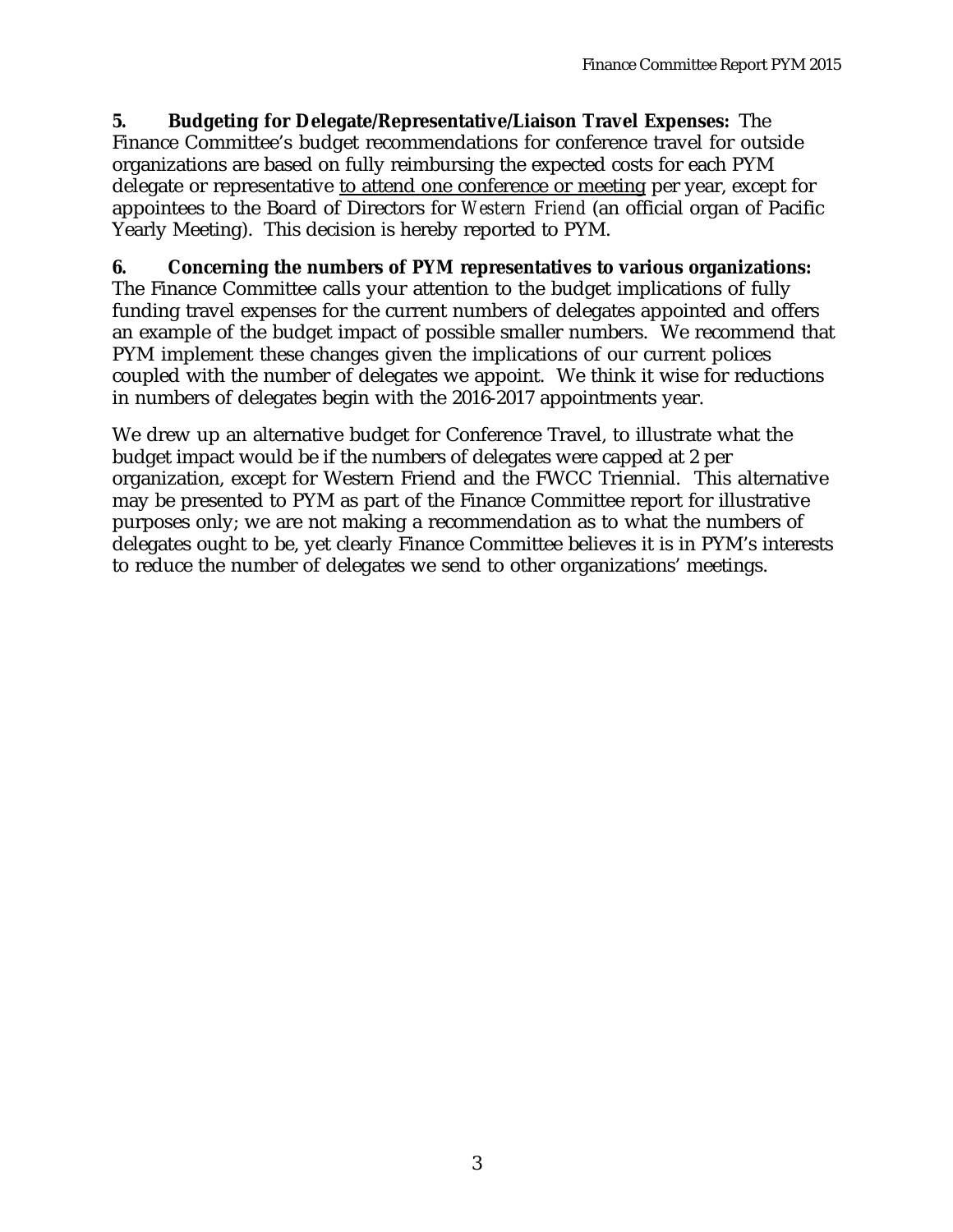|                                        | $2015 -$<br><b>Proposed</b><br>2016 Budget |        | Alternative -<br><b>Reduced Numbers</b><br>of Reps |        |
|----------------------------------------|--------------------------------------------|--------|----------------------------------------------------|--------|
| <b>Budget Line (Organization)</b>      | Νo.<br>Cost                                |        | No.                                                | Cost   |
|                                        | reps.                                      |        | reps                                               |        |
| 5271 Western Friend Board              | 3                                          | 1,500  | 3                                                  | 1,500  |
| 5275 AFSC Corporation                  | 5                                          | 2,500  | 2                                                  | 1,000  |
| 5277 FCNL & William Penn House         | 6                                          | 9,000  | 2                                                  | 3,000  |
| 5278 FGC Central Committee             | 2                                          | 2,000  | $\overline{2}$                                     | 2,000  |
| 5279 FWCC Section of the Americas      | 5                                          | 5,000  | 2                                                  | 2,000  |
| 5280 Friends United Mtg Triennial      |                                            | 400    |                                                    | 400    |
| 5283 Evangelical Friends Church SW     |                                            | 200    |                                                    | 200    |
| 5286 Quaker Earthcare Witness          | 2                                          | 2,200  | 2                                                  | 2,200  |
| 5287 FWCC Triennial                    | 3                                          | 4,000  | 3                                                  | 4,000  |
| 5288 Young Friends Travel/Scholarships |                                            | 500    |                                                    | 500    |
| 5289 Friends Peace Team Project        |                                            | 700    |                                                    | 700    |
| <b>COMBINED TOTAL</b>                  |                                            | 28,000 |                                                    | 17,500 |

**7. Proposed Budget for Fiscal Year 2015-2016:** We drafted a proposed budget for the coming fiscal year (attached). This budget reflects continuing the same expense budgets as for the current fiscal year (as adjusted by augmentations approved at RepCom 2015), with the following exceptions:

5215 Western Friend – increased \$500 to \$12,500 (per WF Board's request)

5229 Nominating Committee – reduced \$500 to \$2,000 (no search for a new Presiding Clerk this year)

5233 Site – reduced \$275 to \$25 (no site search needed this year)

Support of Friends Organizations – same amounts as proposed for 2014-2015

5275 AFSC Corporation travel – increased \$1,300 to \$2,500 (5 reps @ \$500)

5277 FCNL & Penn House – increased \$4,500 to \$9,000 (6 @ \$1,500)

5278 FGC Central Committee – increased \$1,000 to \$2,000 (2 @ \$1,000)

5279 FWCC Sect of Americas – increased \$4,500 to \$5,000 (5 @ \$1,000)

5287 FWCC Triennial – increased \$2,000 to \$4,000 (Peru gathering this fiscal year; 3 @ \$2,000, drawing on an existing \$2,000 reserve)

6100 Youth Program – increased \$1,940 (per YPCC request)

**8. Proposed Quota Contributions to Fund PYM in 2015-16 (aka "assessment"):** To fund this budget, we propose that the per-member assessments (quota) be set at \$50 per member for all meetings (up from \$39 this year), plus an additional \$60 per member for California and Nevada meetings (up from \$56 this year) which benefit from the Youth Program. Thus the total would be \$110/member for California and Nevada meetings and \$50/member for Hawaii, Mexico City and Guatemala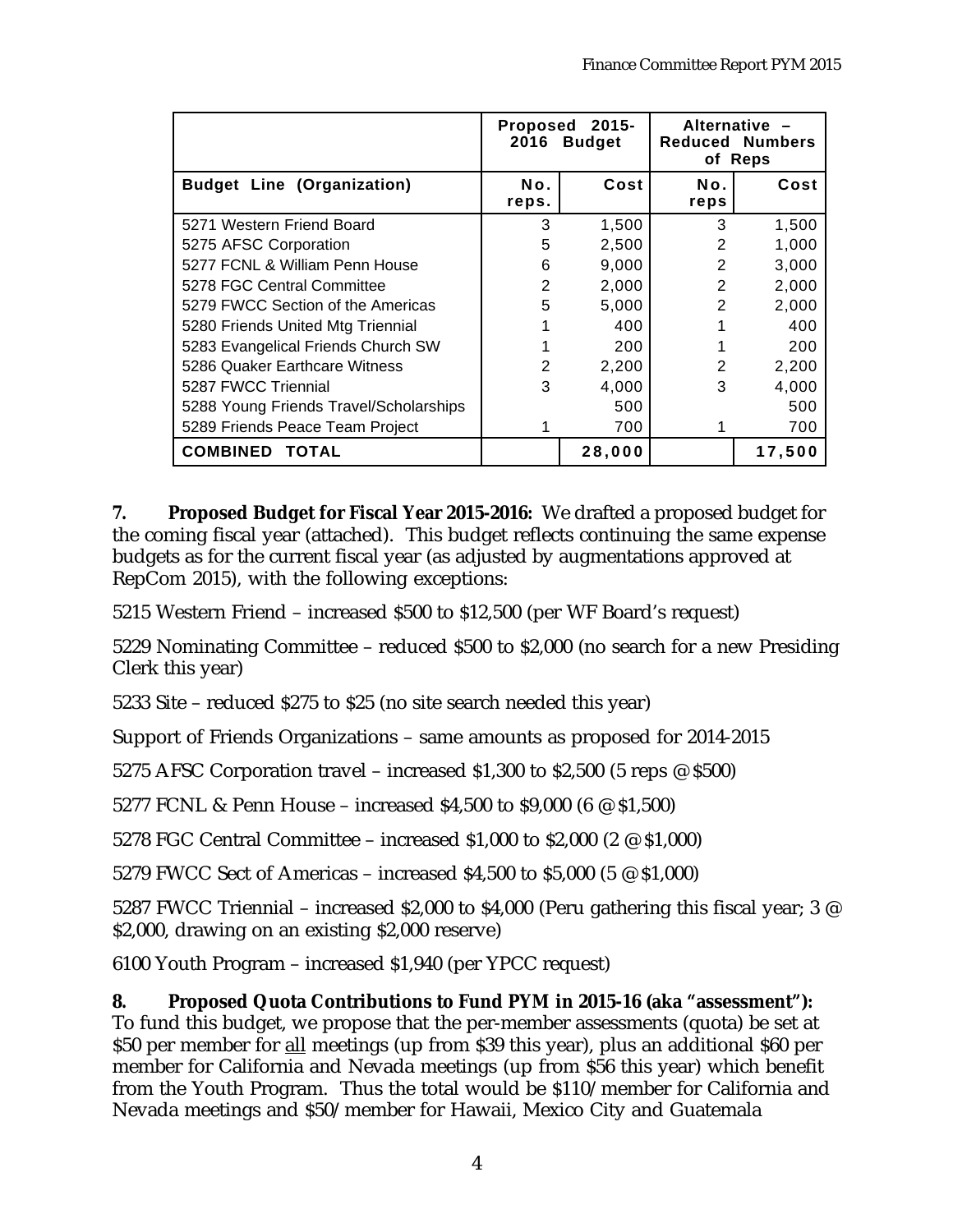meetings (versus \$95 and \$39 this year, respectively). This is based on the best information we have on the number of members in PYM and their distribution between SCQM, CPQM, and others. Note that 15 members became "missing" when Marin Friends Meeting was laid down and their members not transferred to other meetings; based on some past experience with this vagary, we have assumed that the quota for those 13 members will also be missing when we get contributions from our constituent meetings. We used 345 SCQM, 836 CPQM, and 104 in Hawaii, Mexico, and Guatemala meetings.

**9. PYM's loan to FASE** matured on June 6. As FASE indicated it is ready to repay the loan, in light of reported change of management of FASE to a non-Quaker organization, and in consideration of the need to have access to PYM funds, including reserves, as needed, we decided not to renew the note.

## **10. Concerning conversations about balancing the cost of attending PYM summer meetings between those who live close to the site and those who live at a distance:**

Mary Miché, in support of the conversations Finance Committee had on the subject at its meeting in early June, did some analysis on the issue of long distance travel to PYM if we continue to meet at Walker Creek. This is not a specific proposal to PYM for approval but rather a discussion piece based on genuine research; you will note that many assumptions have been made.

This focuses on Meetings that are over 200 miles south of Yearly Meeting site for summer sessions; San Jose, Santa Cruz, and all Bay Area Meetings are 100 miles or less from Walker Creek Ranch. The analysis chose some central points from which people might meet and share a van: San Diego, Los Angeles, Visalia, and San Luis Obispo and considered the cost of renting a van from each location. Here are the van costs to rent for one week (each van holds 7 people):

| \$437 |
|-------|
| \$592 |
| \$433 |
| \$488 |
|       |

As you can see, it would be cheaper to rent two vans in San Diego and take one to Los Angeles since the total round trip would be more than \$100 cheaper. So a Los Angeles rental was eliminated from the analysis. The mileage from each pick-up site and calculating the gas cost at 20 mpg for minivans at \$4 per gallon yielded total round trip costs are as follows

| San Diego       | \$437 plus gas $$216 = total cost $653$  | per person cost \$93 |
|-----------------|------------------------------------------|----------------------|
| Visalia         | \$433 plus gas $$106 = total cost$ \$539 | per person cost \$77 |
| San Luis Obispo | \$488 plus gas $$110 = total cost$ \$598 | per person cost \$85 |

The analysis for renting smaller, 4 passenger cars at 30 mpg yield these results: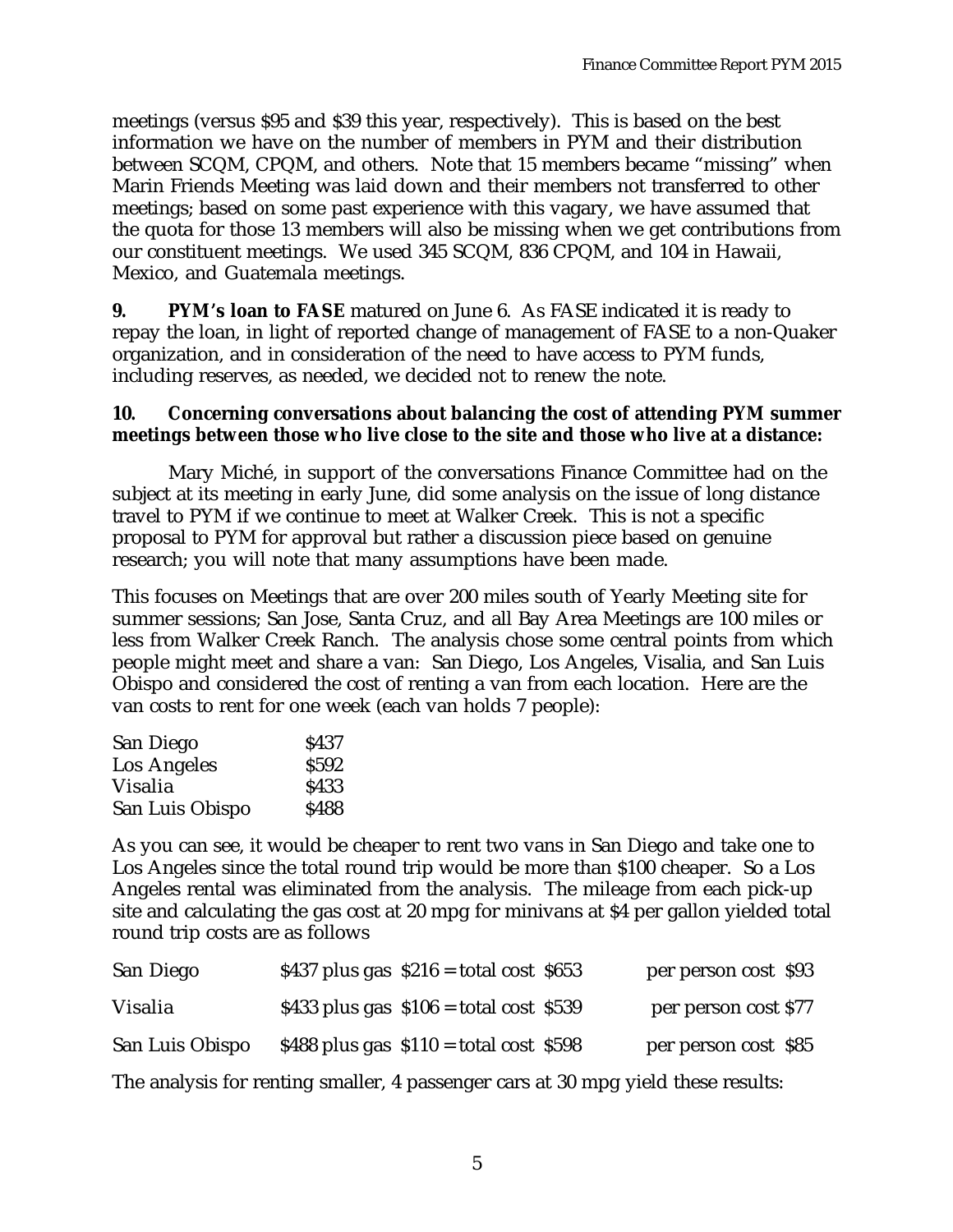| San Diego       | $$255 + gas $144 = total cost $399$  | per person \$100 |
|-----------------|--------------------------------------|------------------|
| Visalia         | $$222 + gas $71 = total cost $273$   | per person \$73  |
| San Luis Obispo | $$228 + gas \$73 = total cost \$301$ | per person \$75  |

Considering that the cost is less to ride in a 4 passenger car from Visalia and San Luis Obispo, it is only cost effective to rent vans for the people from San Diego and Los Angeles area.

Considering that there should be some contribution per person to the cost of getting to Yearly Meeting, that contribution should be about \$25 per person, which is roughly what Bay Area people pay.

Thus if Yearly Meeting could provide a subsidy of \$50 per person for those coming from San Luis Obispo and Visalia rather than getting all involved in renting minivans etc., it would seem to balance out.

If we wanted to stay out of the minivan business from San Diego and Los Angeles area, we could give those folks a \$75 subsidy per person and let them put their money together, e.g., 4 people in one personal car paying \$75 each would provide \$144 worth of gas and \$156 of payment for the use of the car for the week, so that the car owner would have a free round trip ride to PYM for the group using that personal car.

Thus a reasonable recommendation is to give a subsidy to each person coming from a SCQM Meeting. The subsidy would either be \$50 or \$75 per person.

The subsidy could be determined by the Meeting's location, e.g., San Luis Obispo and Visalia \$50. The subsidy could be discounted from the price to attend Yearly Meeting.

A method on how to fund the subsidy: Charge an additional \$20 per person to attend PYM to subsidize SCQM travel. (250 PYM attenders times \$20 each is \$5000.) 25 attenders from Visalia and San Luis Obispo times \$50 each is \$1250: 50 attenders from all other SCQM Meetings times \$75 each is \$3750.

As a rough guess, having PYM in Southern California has cost us (collectively) WAY more in transportation than \$5,000.00 per year, both in higher site costs as well as higher travel costs for the Northern California attenders.

This subsidy scheme is a substitute for our previous practice of holding PYM in Southern California every 2 years. Northern California Quakers are closer to Walker Creek now that it is in the North, therefore no subsidy is proposed. Fresno is in the South and would be included as a subsidy at the Visalia/San Luis Obispo level. Each Meeting in the South has not been specifically named. The postulated subsidy would need to be spelled out per each Meeting.

Hawaii, Mexico City, and Guatemala Meetings are not included because their costs are essentially the same no matter whether PYM is held in the North or South.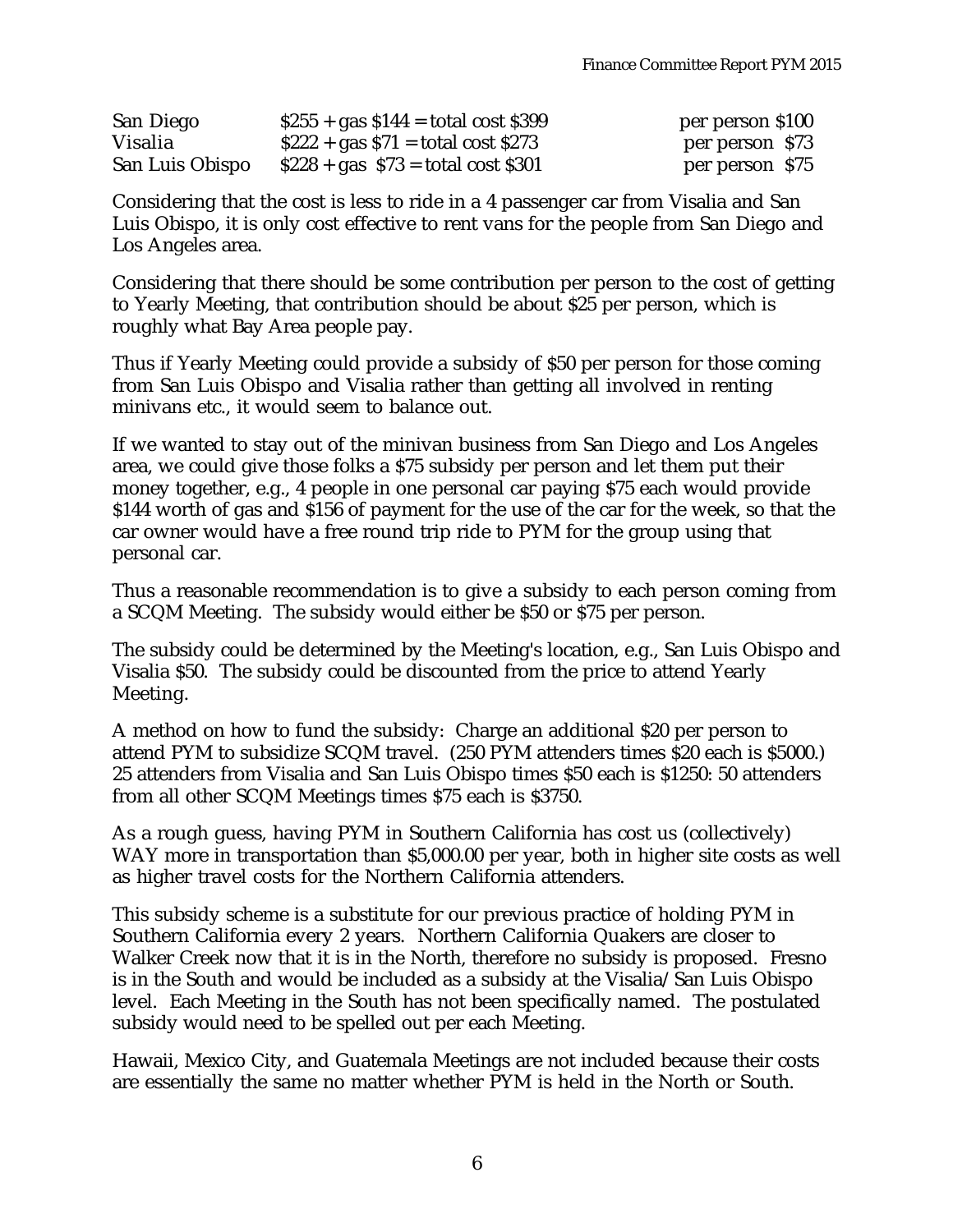|                                        | 2014-2015 |               | <b>PROPOSED FOR 2015-2016</b> |  |
|----------------------------------------|-----------|---------------|-------------------------------|--|
|                                        | Budget    | <b>BUDGET</b> | <b>Comment</b>                |  |
| <b>Ordinary Income/Expense</b>         |           |               |                               |  |
| <b>Income</b>                          |           |               | SCQM 345; CPQM 836            |  |
| 4000 - Income                          |           |               | or 851; noQM 104              |  |
| 4100 - Contributions-Misc Unrestricted | 2,000     | 2,000         |                               |  |
| 4101 · Assessed MemberMtg              | 119,646   | 135,110       | $(1285*50)+(1181*60)$         |  |
| 4104 · Return on Invested Capital      | 1,000     | 1,000         | (maybe \$1650 more)           |  |
| 4105 · Transfer from (to) Reserves     | 12,780    | 25,800        |                               |  |
| 4106 · Transfer from (to) YPC Reserve  | 4,000     | 4,000         |                               |  |
| Total 4000 · Income                    | 139,426   | 163,920       |                               |  |
| <b>Total Income</b>                    | 139,426   | 163,920       |                               |  |
| <b>Gross Profit</b>                    | 139,426   | 163,920       |                               |  |
| <b>Expense</b>                         |           |               |                               |  |
| 520 - General Expenses                 |           |               |                               |  |
| 5202 · Clerk's Travel & Discr. (2713)  | 500       | 500           |                               |  |
| 5203 · Expenses of Officers            | 750       | 750           |                               |  |
| 5204 - Website Hosting                 | 1,700     | 1,700         |                               |  |
| 5206 · YAF PYM Attendance Assistance   | 2,000     | 2,000         |                               |  |
| 5208 · Travel - RepCom & Ann. Session  | 11,000    | 11,000        |                               |  |
| 5209 · Young Friends Officers' Expense | 100       | 100           |                               |  |
| 5212 - Latin Amer. Conc. Out. (2749)   | 600       | 600           |                               |  |
| 5213 - PYM Attendance Assistance (M&O) | 8,000     | 8,000         |                               |  |
| 5214 · Holding Corp Expenses           | 20        | 20            |                               |  |
| 5215 - Western Friend                  | 12,000    | 12,500        |                               |  |
| 5216 - Misc. Operating Expenses        | 200       | 200           |                               |  |
| 5217 · Insurance - Sexual Misconduct   | 321       | 350           |                               |  |
| Total 520 · General Expenses           | 37,191    | 37,720        |                               |  |
| 522 - Committee Expenses               |           |               |                               |  |
| 5221 - Ad Hoc Committees               | 50        | 50            |                               |  |
| 5222 - Children's Program              | 300       | 300           |                               |  |
| 5224 · Discipline                      | 3,000     | 3,000         |                               |  |
| 5225 - Finance                         | 1,000     | 1,000         |                               |  |
| 5227 - Junior Yearly Meeting           | 1,000     | 1,000         |                               |  |
| 5228 - Ministry & Oversight            | 5,000     | 5,000         |                               |  |
| 5229 · Nominating                      | 2,500     | 2,000         |                               |  |
| 5230 - Peace & Social Order            | 200       | 200           |                               |  |
| 5231 - Religious Education             | 300       | 300           |                               |  |
| 5232 - Secretariat                     | 25        | 25            |                               |  |
| 5233 - Site                            | 300       | 25            |                               |  |
| 5235 - Unity with Nature               | 550       | 550           |                               |  |
| 5237 - Committee Suppl. Exp. (2714)    | 300       | 300           |                               |  |
| 5238 - Latin American Concerns         | 300       | 300           |                               |  |
| Total 522 - Committee Expenses         | 14,825    | 14,050        |                               |  |
|                                        |           |               |                               |  |
| 525 - Support of Friends Orgs.         |           |               |                               |  |
| 5251 - FCNL                            | 1,500     | 1,500         |                               |  |
| 5252 - FCLCA                           | 1,000     | 1,000         |                               |  |
| 5254 - FWCC                            | 1,500     | 1,500         |                               |  |
| 5255 - Quaker Office at the UN         | 500       | 500           |                               |  |
| 5256 - William Penn House, Washington  | 250       | 250           |                               |  |
| 5260 · AFSC                            | 2,000     | 2,000         |                               |  |